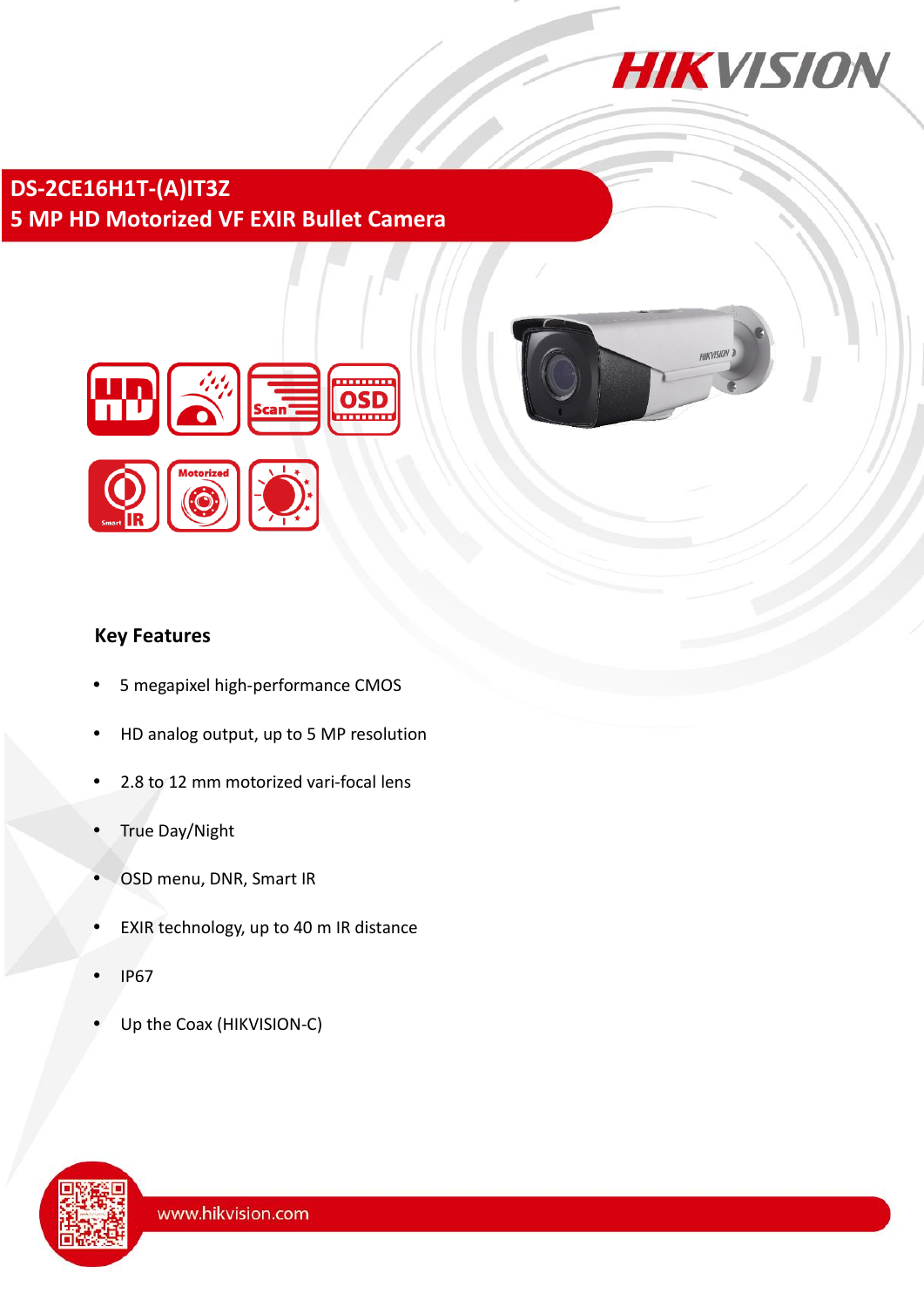

# **Specifications**

Ž

| <b>Camera</b>                   |                                                                                        |
|---------------------------------|----------------------------------------------------------------------------------------|
| Image Sensor                    | 5 MP CMOS image sensor                                                                 |
| <b>Effective Pixels</b>         | 2592 (H) × 1944 (V)                                                                    |
| Min. illumination               | Color: 0.01 Lux @ (F1.2, AGC ON), 0 Lux with IR                                        |
| <b>Shutter Time</b>             | PAL: 1/25 s to 1/50,000 s<br>NTSC: 1/30 s to 1/50,000 s                                |
| Lens                            | Motorized VF lens; 2.8 to 12 mm                                                        |
| <b>Horizontal Field of View</b> | 27.7° to 86.8° (2.8 to 12 mm)                                                          |
| Lens Mount                      | $\phi$ 14                                                                              |
| Day & Night                     | <b>ICR</b>                                                                             |
| Angle Adjustment                | Pan: 0° to 360°; Tilt:0° to 90°; Rotate: 0° to 360°                                    |
| Synchronization                 | Internal synchronization                                                               |
| Video Frame Rate                | 2592 × 1944 @ 20fps                                                                    |
| HD Video Output                 | 1 HD analog output                                                                     |
| <b>Menu</b>                     |                                                                                        |
| AGC                             | Support                                                                                |
| D/N Mode                        | Auto/Color/BW (Black and White)                                                        |
| White Balance                   | ATW/MWB                                                                                |
| <b>BLC</b>                      | Support                                                                                |
| Language                        | English, Chinese                                                                       |
| <b>Functions</b>                | Brightness, Sharpness, Digital noise reduction, Mirror, Bad pixel correction, Smart IR |
| <b>General</b>                  |                                                                                        |
| <b>Operating Conditions</b>     | -40 °C to 60 °C (-40 °F to 140 °F), humidity: 90% or less (non-condensation)           |
| Power Supply                    | 12 VDC $\pm$ 20%<br>-A: 12 VDC $\pm$ 20% 24 VAC $\pm$ 20%                              |
| Power Consumption               | Max. 6 W<br>-A: Max. 9 W                                                               |
| Protection Level                | IP67                                                                                   |
| IR Range                        | Up to 40 m                                                                             |
| Communication                   | Up the coax, Protocol: HIKVISION-C (TVI output)                                        |
| Dimensions                      | 92 mm × 84.8 mm × 269.6 mm (3.62" × 3.34" × 3.34")                                     |
| Weight                          | Approx. 900 g (1.98 lb.)                                                               |